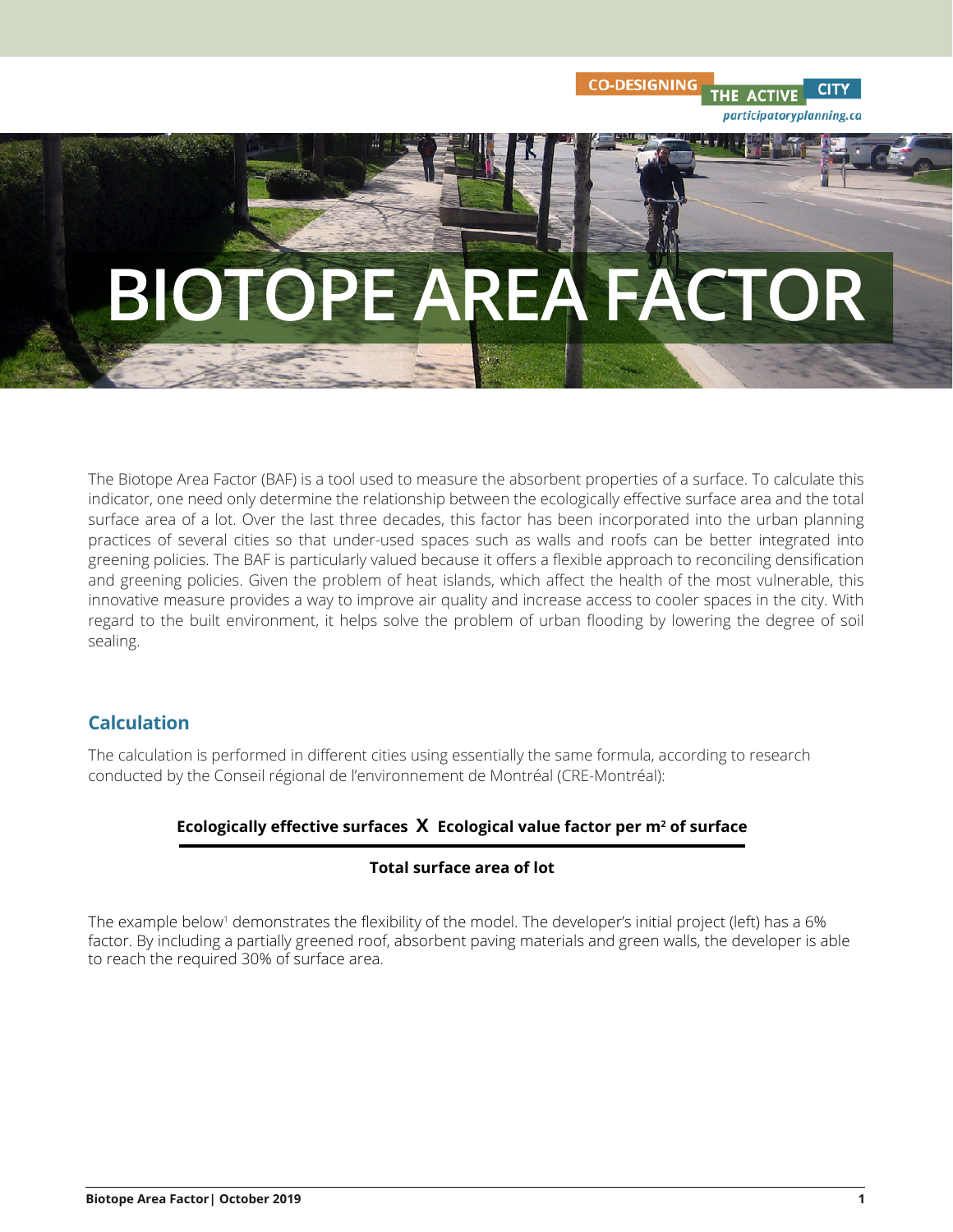

### **Implementation**

Naturally, the inclusion of an absorbent surface is not given the same rating as an in-ground garden. Cities, boroughs and developers can draw on existing typologies to weight their calculation. In the example<sup>2</sup> below, in-ground green spaces receive the highest score (1.0), while an impermeable surface such as asphalt receives a score of zero.



#### **Example of a scoring system**

**1. Surfaces impermeable to air and water, without vegetation (concrete, asphalt, cement mortar slab).**

**2. Surfaces permeable to air and water, without vegetation (clinker brick, mosaic paving, slabs with a sand or gravel subbase).**

**3. Surfaces permeable to air and water, infiltration of rainwater, with vegetation (woodblock paving, honeycomb brick with grass).**

**4. Green spaces on solid ground cover or underground garages with less than 80 cm of soil covering.**

**5. Green spaces with no connection to soil below but with more than 80 cm of soil covering.**

**6. Connected to soil below, available for development of flora and fauna.**

**7. Rainwater infiltration for replenishment of groundwater, infiltration over surfaces with existing vegetation.**

**8. Greenery covering walls with no windows, up to 10 m.**

**9. Extensive or intensive coverage of rooftop with greenery.**

**Biotope Area Factor| October 2019 2**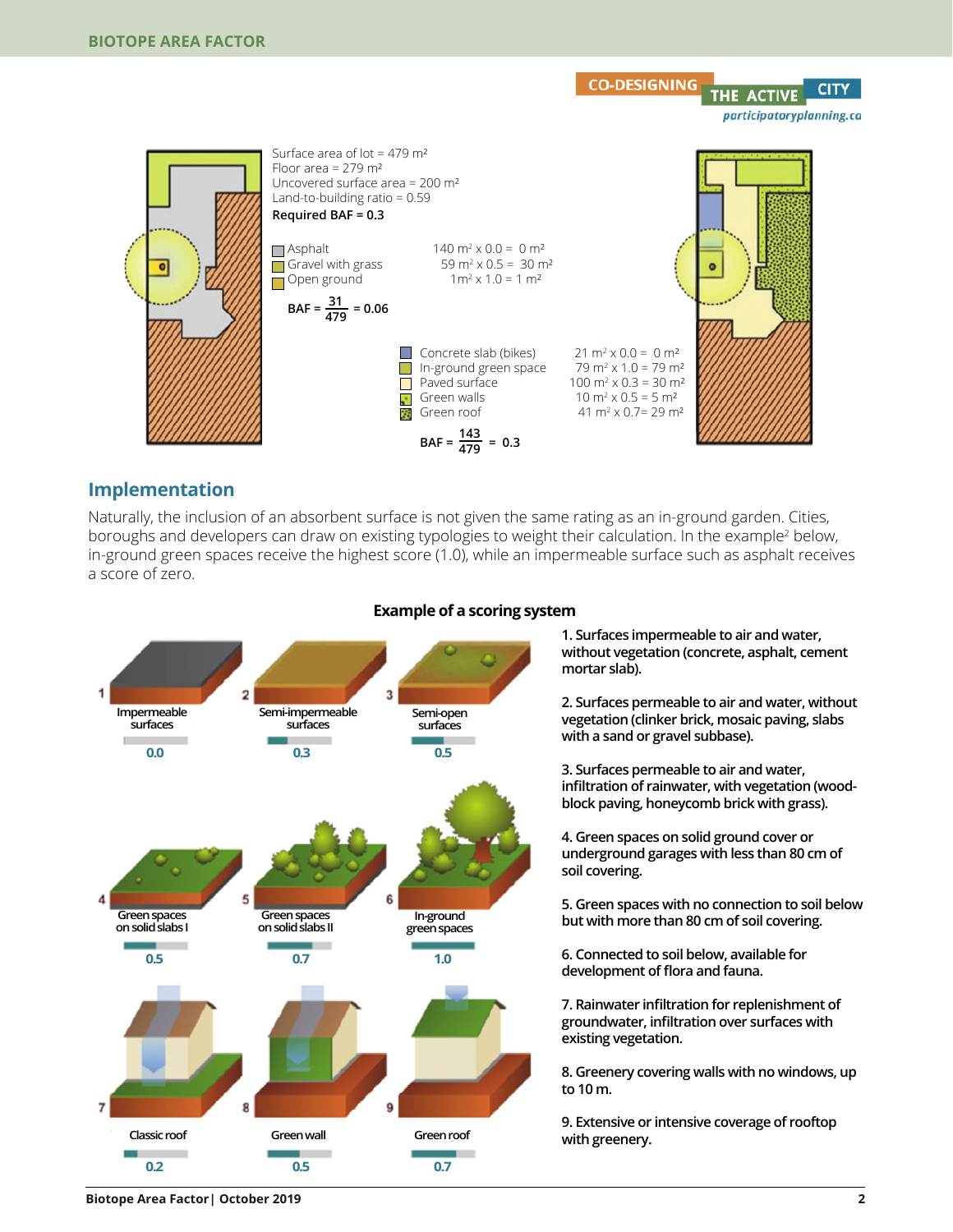## **Origin and dissemination**

Despite international dissemination, this tool is not yet widely used in Canada. The Factor emerged as such in Germany following the adoption of the nature conservation act in 1976. An initial model establishing a minimum biotope area factor for urban planning was first developed in Berlin (1994). The measure was subsequently adopted by cities such as Seattle<sup>3</sup>, Singapore and Seoul. In Montreal, some districts, such as Rosemont – La Petite-Patrie, have integrated criteria related to greening into their urban planning regulations, without classifying the absorbency of surfaces, as with the BAF. However, the Conseil Régional de l'Environnement (CRE)<sup>4</sup> and the Montreal Climate Coalition (MCC)<sup>5</sup> are working toward the adoption of this measure<sup>6</sup> . **And for each context, collaborative adaptations are necessary!** From one city to another, the characteristics of the built environment and the type of development desired lead to varied criteria. For example, Berlin adopted the rate of 60% for residential areas only after extensive consultations.

# **Types of policies**

The table below, which lists different types of policies that incorporate the biotope area factor, indicates some of the terminology used, describes types of use of the factor and provides an overview of the extent of its dissemination.

| <b>Uses</b>                                                  | <b>Actors</b>                                     | <b>Examples</b>                                                                                                                                                                                                                 |
|--------------------------------------------------------------|---------------------------------------------------|---------------------------------------------------------------------------------------------------------------------------------------------------------------------------------------------------------------------------------|
| Inclusion of a minimum<br>coefficient in an urban plan.      | City                                              | Berlin: Biotope Area Factor-BAF (1994)7<br>$\bullet$<br>Malmö: Green Area Factor - GAF (2001)<br>$\bullet$<br>Singapore: Green plot ratio (2003)<br>$\bullet$<br>Paris: Coefficient de biotope (2004) <sup>8</sup><br>$\bullet$ |
| Creation of design guides for<br>green roofs and green walls | City<br>Company<br>Civic organization             | Malmö: Green roof guide (2002)<br>Seoul: Green spaces guide (2004)<br>CMHC: Green Roofs (2006) <sup>9</sup><br>$\bullet$<br>Zinco [company]: Life On Roof, Unterensingen,<br>$\bullet$<br>Germany (2018)                        |
| Measurement of the degree of<br>green space in a zone        | State<br>City<br>Scientists<br>Civic organization | Seoul (Seoul Development Institute): Biotope<br>mapping for planning (2000) <sup>10</sup><br>Montréal (CRE): Cartographie des biotopes<br>urbains et périurbains (2008)                                                         |

# **Criticism**

As regards criticism, researchers point out that regulation could be enhanced by the creation of contextadapted guides allowing for higher quality and more diverse ecologically effective spaces. In this regard, cities such as Malmö in Sweden and Seoul in Korea are leading the way with guides identifying types of green roofs and assigning ratings to integrate them into the system. To guide the installation of green walls and roofs, the Montréal Urban Ecology Center has already carried out a review of best practices in the use of climbing plants<sup>11</sup>. This type of guide could help address other issues, such as the consideration of fauna, as well as local cultural values and economic issues<sup>12</sup>. By adopting their own rating system, Canadian cities could easily increase the quality of life and resilience of their community.